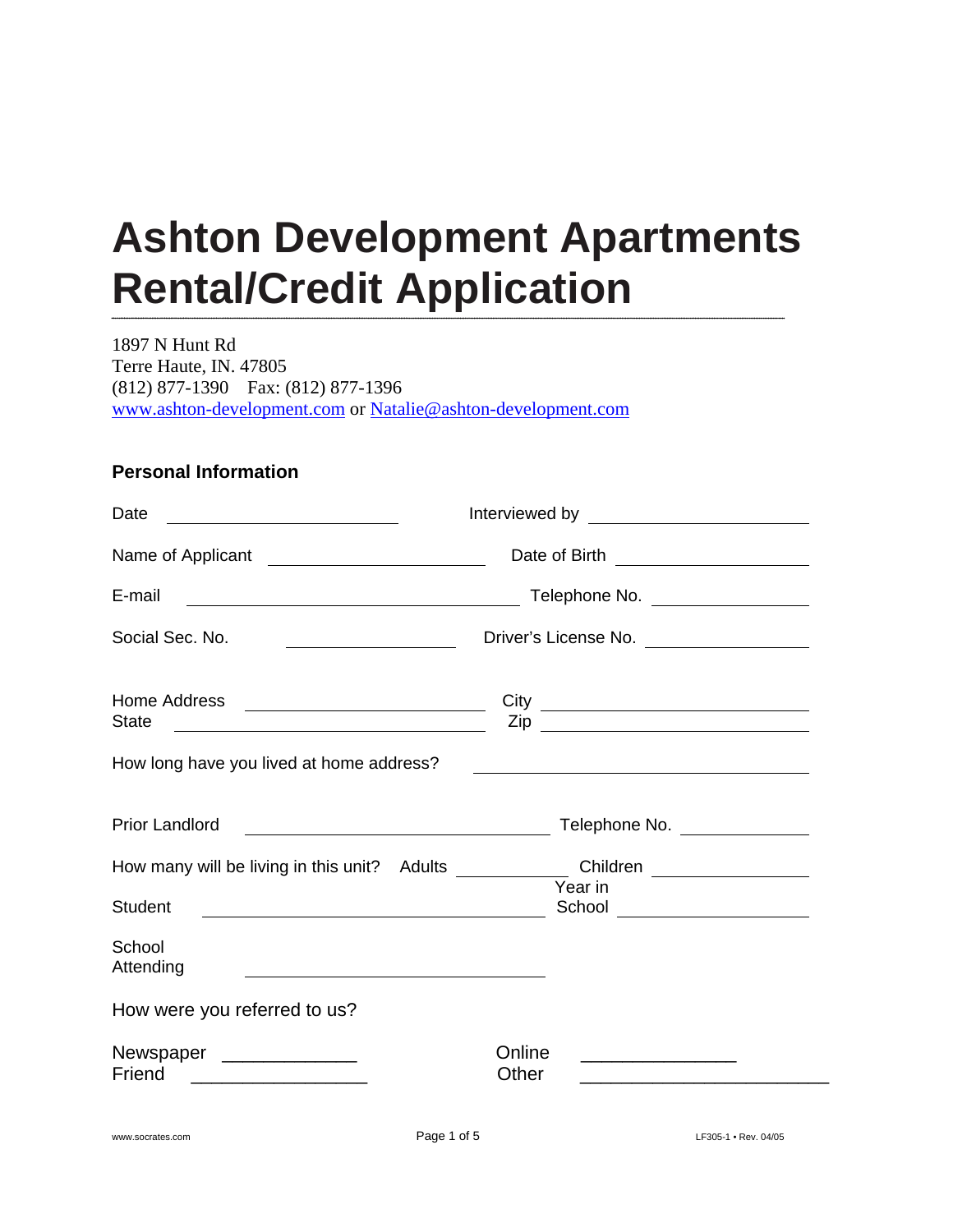### **Bank Information**

| <b>Bank Name</b>                                                                                                                                | <b>Branch</b>                                                                                                        |                                                       |  |
|-------------------------------------------------------------------------------------------------------------------------------------------------|----------------------------------------------------------------------------------------------------------------------|-------------------------------------------------------|--|
| Telephone No. ___________________                                                                                                               | Address                                                                                                              |                                                       |  |
| <b>Personal/Credit References</b>                                                                                                               |                                                                                                                      |                                                       |  |
| Name                                                                                                                                            | Relationship                                                                                                         | Telephone No.                                         |  |
|                                                                                                                                                 | <u> 1989 - Johann Stoff, amerikansk politiker (d. 1989)</u>                                                          | <u> 1989 - Johann Stein, fransk politik (d. 1989)</u> |  |
| <b>Credit Grantor</b>                                                                                                                           | Address                                                                                                              | Telephone No.                                         |  |
| Have You Ever: Filed<br>for bankruptcy?<br>Yes<br>Been served an eviction notice or been asked to vacate a property Yes No<br>you were renting? |                                                                                                                      |                                                       |  |
| Willfully or intentionally refused to pay rent when due?<br>If yes, when?                                                                       | <u> 1980 - Jan Samuel Barbara, martin da shekara 1980 - An tsara 1980 - An tsara 1980 - An tsara 1980 - An tsara</u> | Yes<br>No                                             |  |
| Been sued for unlawful detainer?                                                                                                                | Yes<br>No                                                                                                            |                                                       |  |
| How were you referred to us? Newspaper (name)<br>Realtor (name)<br>Rental unit applied for                                                      | <u> 1989 - Johann Barn, fransk politik (f. 1918)</u>                                                                 | Other __________________                              |  |
| Commencement date                                                                                                                               | Term                                                                                                                 | Rent/Month                                            |  |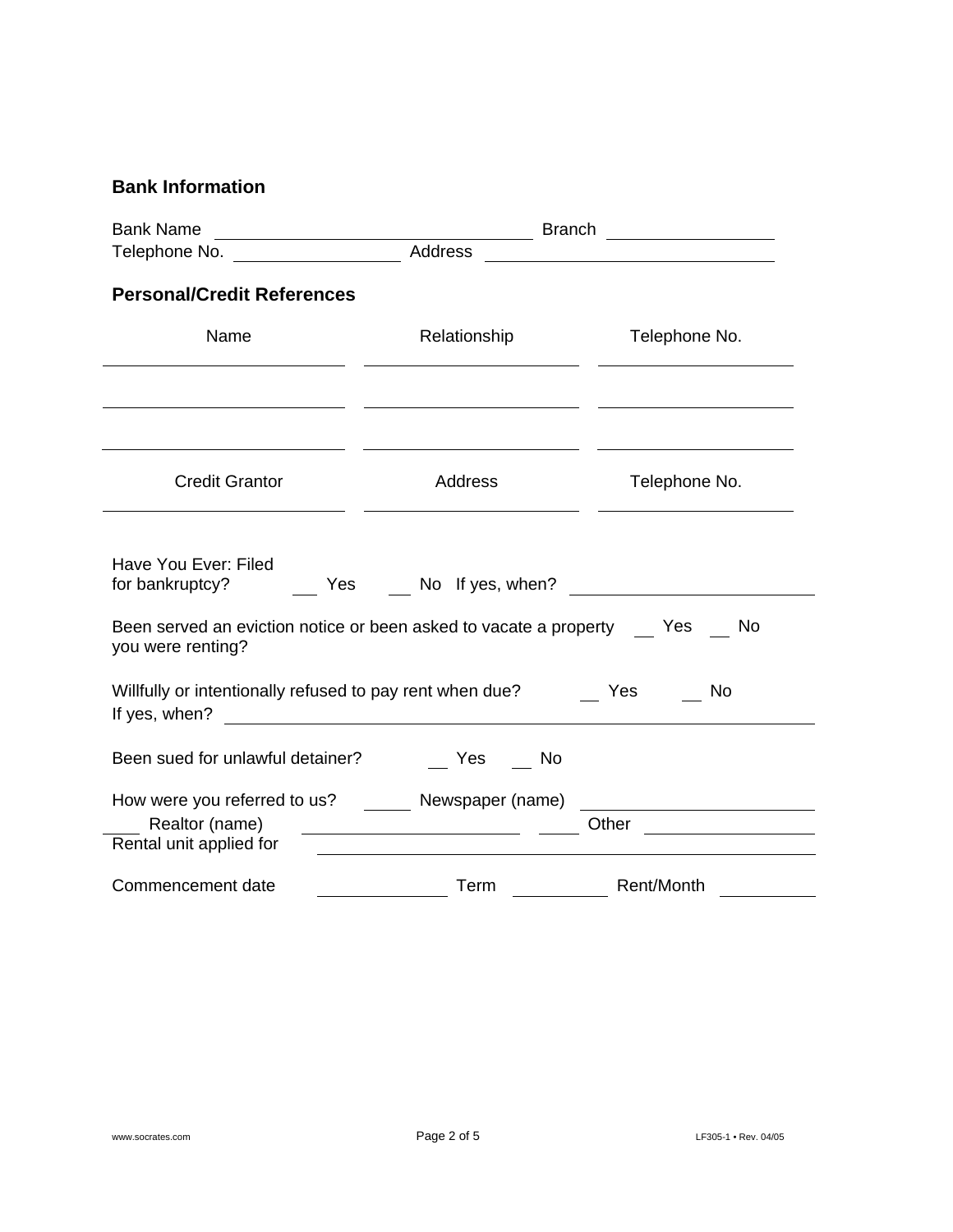#### **Acknowledgment**

I/We, the undersigned, understand that Ashton Development is the leasing agent and representative for the owner/landlord and that the leasing agent's fees will be paid by the owner/landlord. The undersigned acknowledge that this written notice was received prior to the undersigned receiving a lease agreement.

| <b>Applicant's Signature</b> | Date | Co-Applicant's Signature | Date |
|------------------------------|------|--------------------------|------|
|                              |      |                          |      |

#### **Consent to Obtain Credit/Employment Information**

I/We authorize to investigate my/our credit qualifications and hereby release, in any manner, all of the information obtained by you. I/We further release all persons, agencies, or firms from any liabilities resulting from providing such information.

I/We declare under penalty of perjury that the information listed in this application is true and correct.

| Executed on this      | dav of | -20  | , in the city of Terre Haute, state of Indiana. |      |
|-----------------------|--------|------|-------------------------------------------------|------|
|                       |        |      |                                                 |      |
| Applicant's Signature |        | Date | Co-Applicant's Signature                        | Date |

The undersigned authorizes landlord, leasing agent, and representatives of owner/landlord to contact the undersigned's current or previous landlord, and current employer, and further, by a copy of this Application, authorizes any said landlord or employer to release pertinent residential and employment history information to be used in evaluating my lease application. I further authorize owner/landlord, leasing agent or its representatives to apply for or obtain an investigation or credit report in connection with this application. I understand that said investigation or credit report may contain information obtained from various state governmental and private entities relative to the undersigned's number of children, employment, occupation, general health, financial and criminal history information.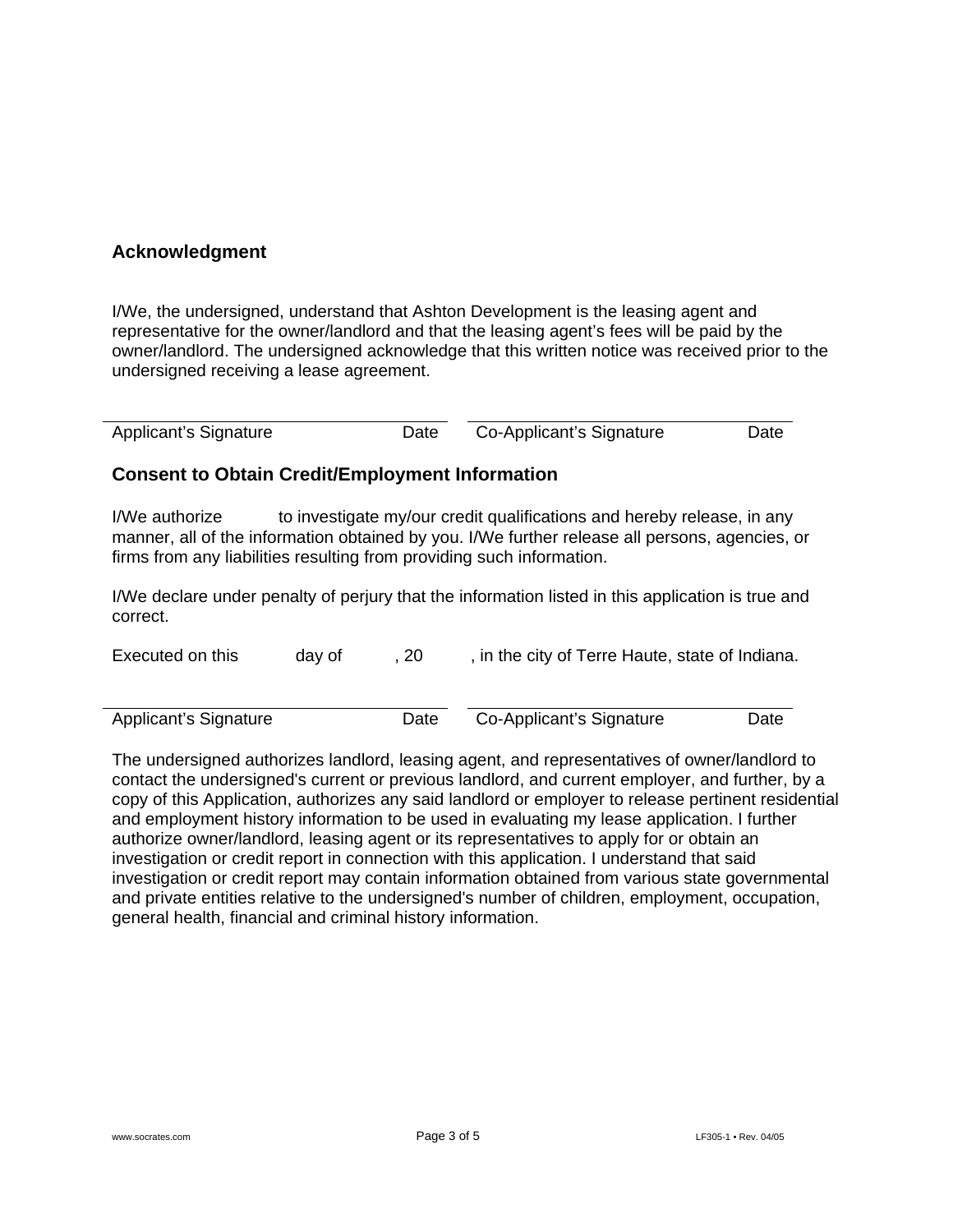## **For Office Use Only–Do Not Write Below**

| <b>Application Verification</b> | <b>Person Contacted</b>                                     | Remarks |
|---------------------------------|-------------------------------------------------------------|---------|
| <b>Present Landlord</b>         |                                                             |         |
| <b>Previous Landlord</b>        |                                                             |         |
| Applicant's<br>Employment       |                                                             |         |
| Co-Applicant's<br>Employment    |                                                             |         |
| <b>Bank</b>                     |                                                             |         |
| Reference (1)                   |                                                             |         |
| Reference (2)                   |                                                             |         |
| Reference (3)                   |                                                             |         |
| Other                           | the control of the control of the control of the control of |         |
| Driver's License/ID             |                                                             |         |
| <b>Credit Bureau</b>            |                                                             |         |
| Verification completed by:      |                                                             |         |
| Date:                           |                                                             |         |
| Remarks:                        |                                                             |         |

#### **Monies Received**

| Date    | Description             | Amount         |
|---------|-------------------------|----------------|
| 1/29/15 | <b>Application Fee</b>  | \$35           |
|         | <b>Security Deposit</b> | 1 month's rent |
|         |                         |                |